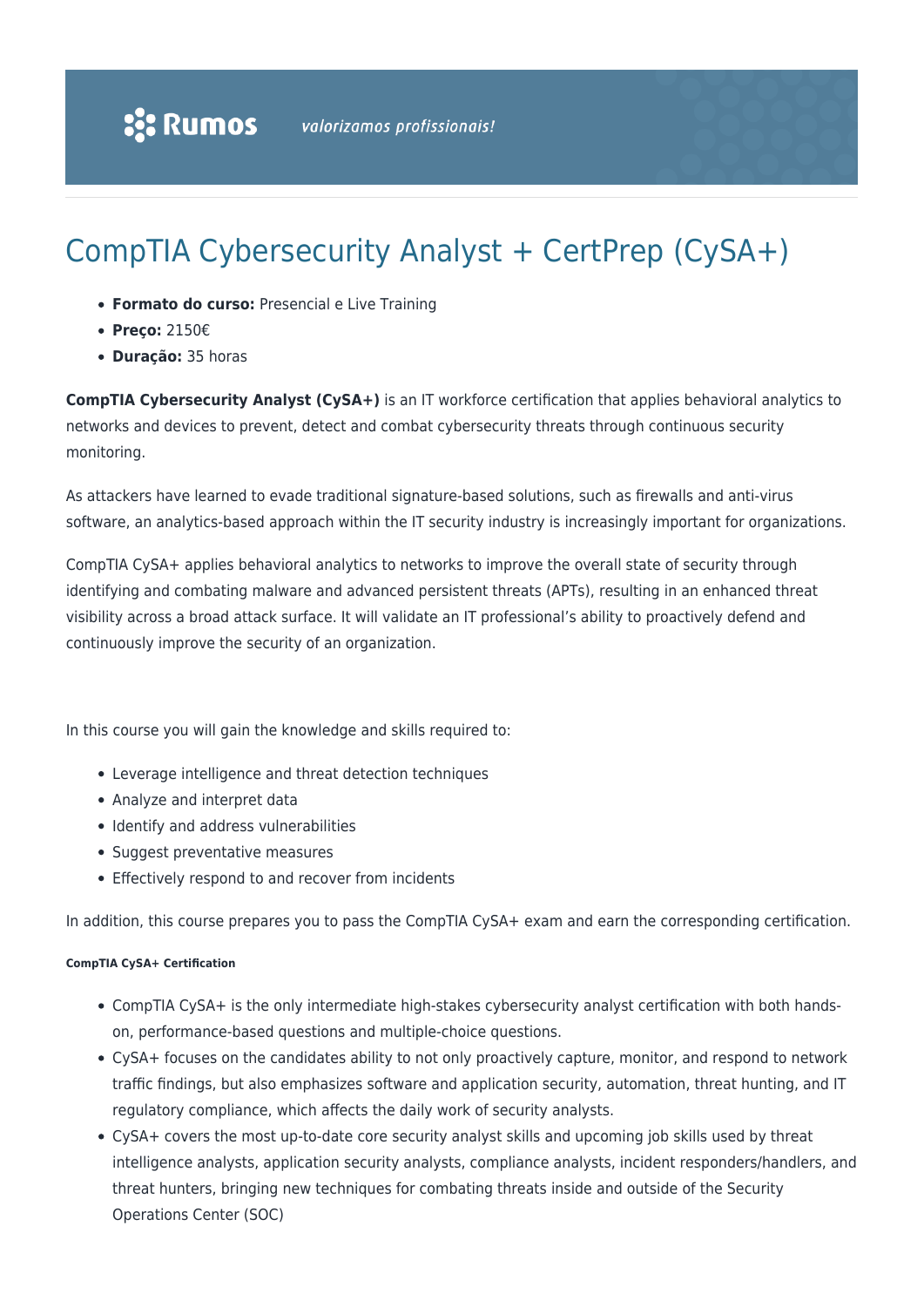*O curso inclui o respetivo exame de certificação.*

# Destinatários

The CompTIA CySA+ certification is designed for:

- IT security analysts,
- Threat intelligence analysts
- Security engineers
- Application security analysts
- Incident response or handlers
- Compliance analysts
- Threat hunters

# Pré-requisitos

#### Recommended:

- Network+, Security+ or equivalent knowledge.
- Minimum of 4 years of hands-on information security or related experience.

## Programa

#### **Threat and Vulnerability Management**

Utilize and apply proactive threat intelligence to support organizational security and perform vulnerability management activities

#### **Software and Systems Security**

Apply security solutions for infrastructure management and explain software & hardware assurance best practices

#### **Compliance and Assessment**

Apply security concepts in support of organizational risk mitigation and understand the importance of frameworks, policies, procedures, and controls

#### **Security Operations and Monitoring**

Analyze data as part of continuous security monitoring activities and implement configuration changes to existing controls to improve security